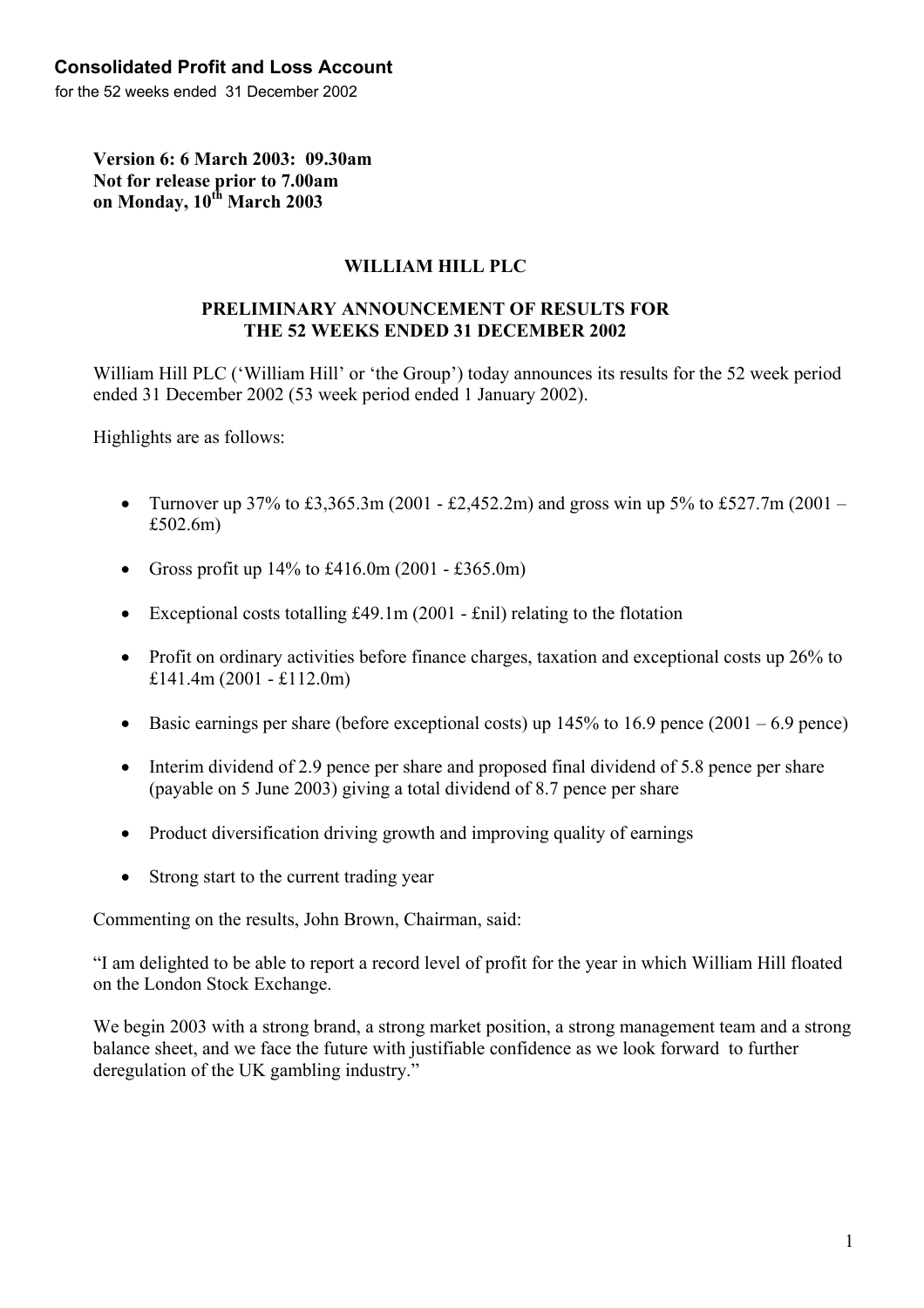for the 52 weeks ended 31 December 2002

## **Enquiries:**

| David Harding, Chief Executive           | (Tel: 02089183910)   |
|------------------------------------------|----------------------|
| Tom Singer, Group Finance Director       | (Tel: 02089183910)   |
| James Bradley, Ben Brewerton – Brunswick | (Tel: 0207 404 5959) |

There will be a presentation to analysts and investors at 9.00am today at The Lincoln Centre, 18 Lincoln's Inn Fields, London WC2A 3ED. Alternatively, it is possible to listen to the presentation by dialling 020 8901 6902 at 9.00am. The presentation will be recorded and can subsequently be accessed for a period of 7 days by dialling 020 8797 2499 (Pincode: 877363). The slide presentation will be available on the Corporate Relations section of the Group's website at [www.williamhill.co.uk](http://www.williamhill.co.uk/)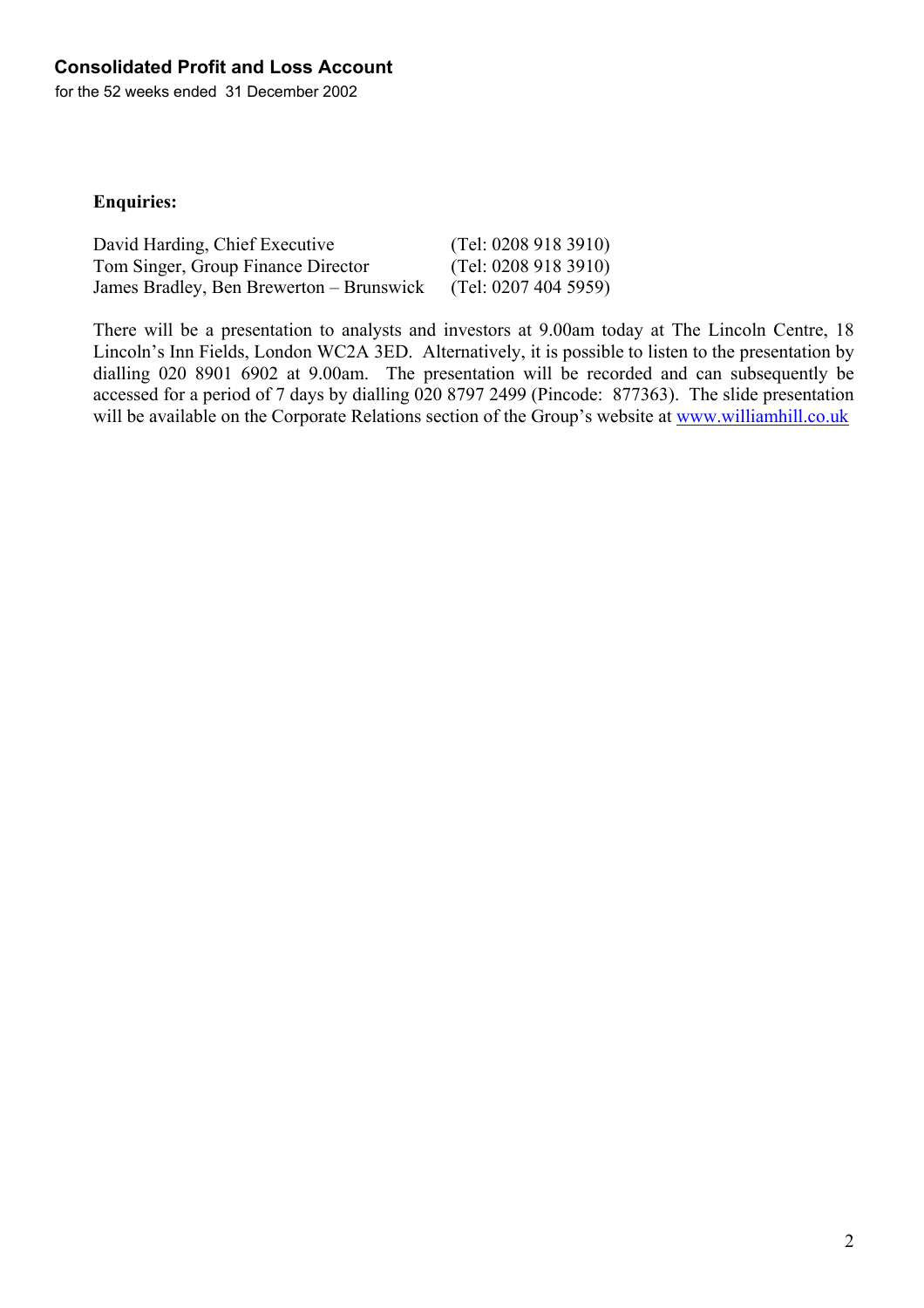## **Consolidated Profit and Loss Account**

for the 52 weeks ended 31 December 2002

### **CHIEF EXECUTIVE'S REVIEW**

The UK gambling industry is going through a period of significant change. Fiscal and regulatory reforms are combining with technological advancements to create a wealth of opportunities for a strong and trusted brand such as William Hill to further develop its business.

#### **Trading performance**

The major change to the fiscal environment in 2002 was the full year effect of the new gross profit tax (GPT) introduced in October 2001, which directly taxes bookmakers' gross profit rather than customers' stakes, and which significantly reduces the amount of tax paid by bookmakers on business conducted in the UK.

The results for the period also benefited from the inclusion of the football World Cup that stimulated betting activity and account recruitment. The event generated £13m of gross win across all three channels although we estimate roughly two-thirds of this amount represented substitution of betting on other sports.

#### *Licensed betting offices*

The gross profit tax regime has been particularly beneficial for our retail channel, which had been disadvantaged against remote channels due to the relative size of the deduction from customers' spend.

From the day of the introduction of the new tax there has been clear evidence of customers recycling the money saved on deductions into more and bigger bets. Turnover on fixed odds betting (excluding AWPs) in the retail channel was up 44% and gross win was up 1%.

Tracking the benefit of tax free betting through the year has been difficult because of the distorting effect of the World Cup in the second quarter, and a run of unfavourable results in the third quarter. In the fourth quarter, we were able to compare like for like trading with the corresponding period in 2001, when the new tax was also in operation and the total gross win in the shops (from traditional products, AWPs and FOBTs) was up 7%. Whilst improved horseracing results will have impacted the performance, these figures suggest that the full benefit of the new tax regime is still working through as customers adjust their betting behaviour.

Our strategy of giving the customer increased betting opportunities through opening more shops on Sundays and offering new sports, betting events and innovative bet types facilitates recycling. Whilst there has been a staff cost associated with taking an increased volume of bets and extending opening hours, there is clear evidence that product diversification is helping to drive growth.

Virtual racing shown as part of the SIS programme and self-service fixed odds betting terminals (FOBTs) have been particularly successful innovations with the roll out of terminals starting in mid 2002 and progressing rapidly so that by the year end we operated 1,745 terminals in the estate. In the fourth quarter of 2002, numbers betting comprising traditional numbers products, virtual racing and FOBTs accounted for a significantly higher proportion of the Group's gross win compared to the corresponding period in 2001.

These changes have contributed towards a 20% increase in profitability for the retail channel.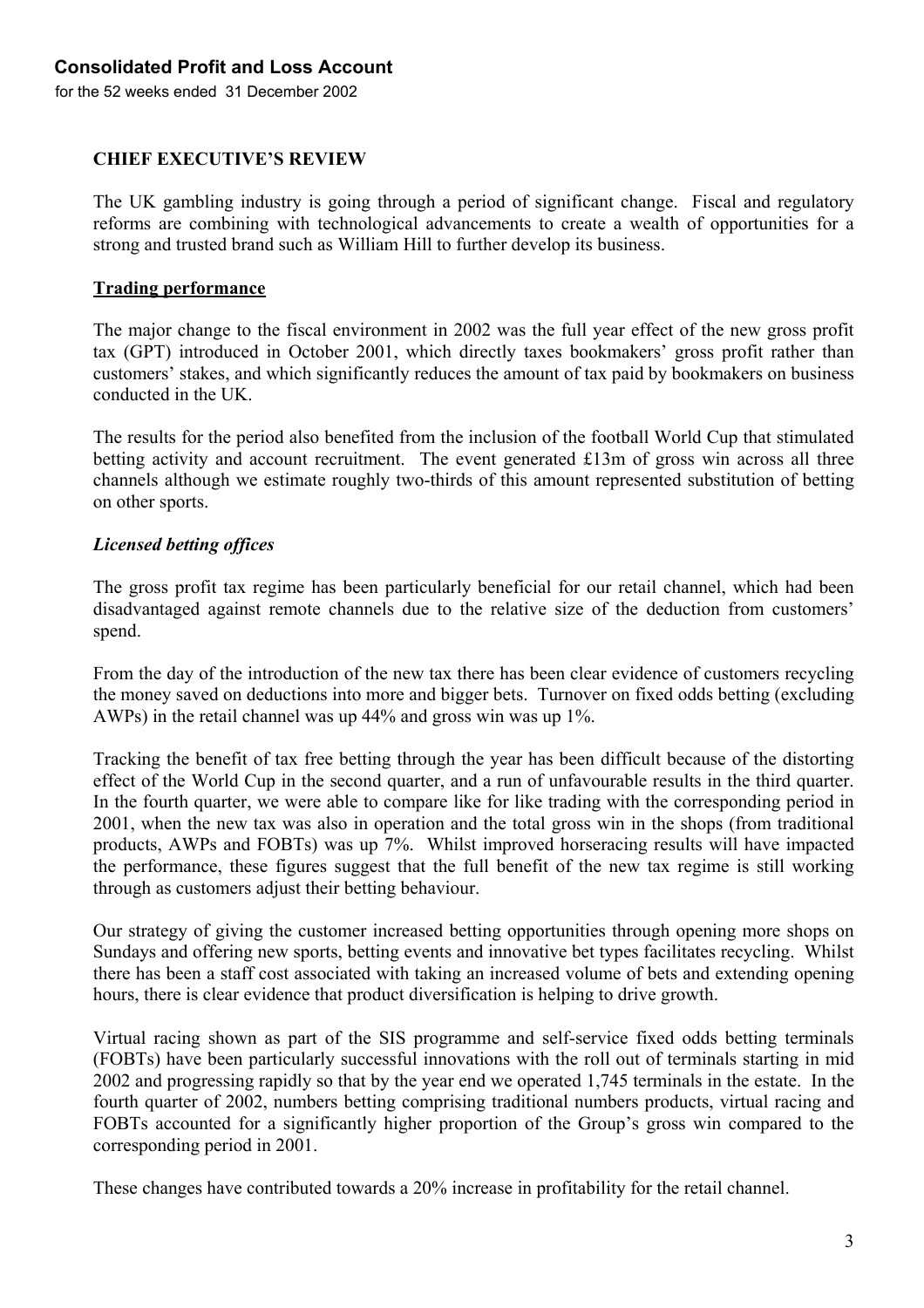## **Consolidated Profit and Loss Account**

for the 52 weeks ended 31 December 2002

### *Telephone*

Telephone gross win grew by 6% to £50.9m and profit increased by 12% to £17.3m showing the resilience of the medium in the face of stiff competition from other remote channels and after recognising that the telephone channel no longer enjoys a pricing advantage over the retail channel following its repatriation.

#### *Interactive*

Interactive businesses include our online sportsbook and casino and fledgling mobile (WAP) and interactive TV businesses.

These businesses showed significant growth with profit up 123% to £20.5m over the corresponding period. The channel's principal market has always been the UK although it has managed to attract an international customer base. Developing the overseas business is proving more difficult due to legislation in certain jurisdictions prohibiting local citizens from betting with an offshore bookmaker or discouraging local banks from processing card transactions. We are, therefore, continuing to focus principally on the UK market in which we believe further growth is possible as well as targeting selected European markets.

In January 2003, we successfully launched an online poker product, and later this year we will introduce new functionality to allow customers to move funds easily between the online sportsbook and casino.

### **Cost of content**

The new commercial agreement with the British Horseracing Board became effective on 1 May 2002 and represents an important step in providing both the bookmaking and horse racing industries with certainty regarding the use and price of data. We have also secured the necessary rights to screen pictures from individual race tracks for periods up until the end of 2004.

In August 2002, the bookmaking industry reached agreement with the Football League on the acceptance of football bets. The agreement in respect of LBOs runs until the end of the 2005/6 season, and in respect of the remote channels, runs until the end of the 2003/4 season.

At the time of writing, the bookmaking industry, via Bookmakers' Afternoon Greyhound Service (BAGS), is seeking to extend the terms of its agreement to purchase pictures from certain greyhound tracks. The current contract runs until the end of 2003 and BAGS is seeking a further two year extension. To date, 7 of the 16 BAGS tracks have signed. Separately, the greyhound industry is seeking a significant increase in the total amount derived from bookmakers via a licencing arrangement. The basis for this claim is disputed by bookmakers and as a result the industry is taking steps to mitigate the effects of this action.

### **Competition issues**

The Group continues to compete effectively against other operators of high street outlets, comprising national chains as well as smaller independents, other providers of telephone betting services, and also domestic and overseas operators of online sportsbook and casino services. In addition, the bookmaking industry is responding to the competitive threat represented by betting exchanges by lobbying the Department of Culture, Media and Sport (DCMS) to examine the legality of persons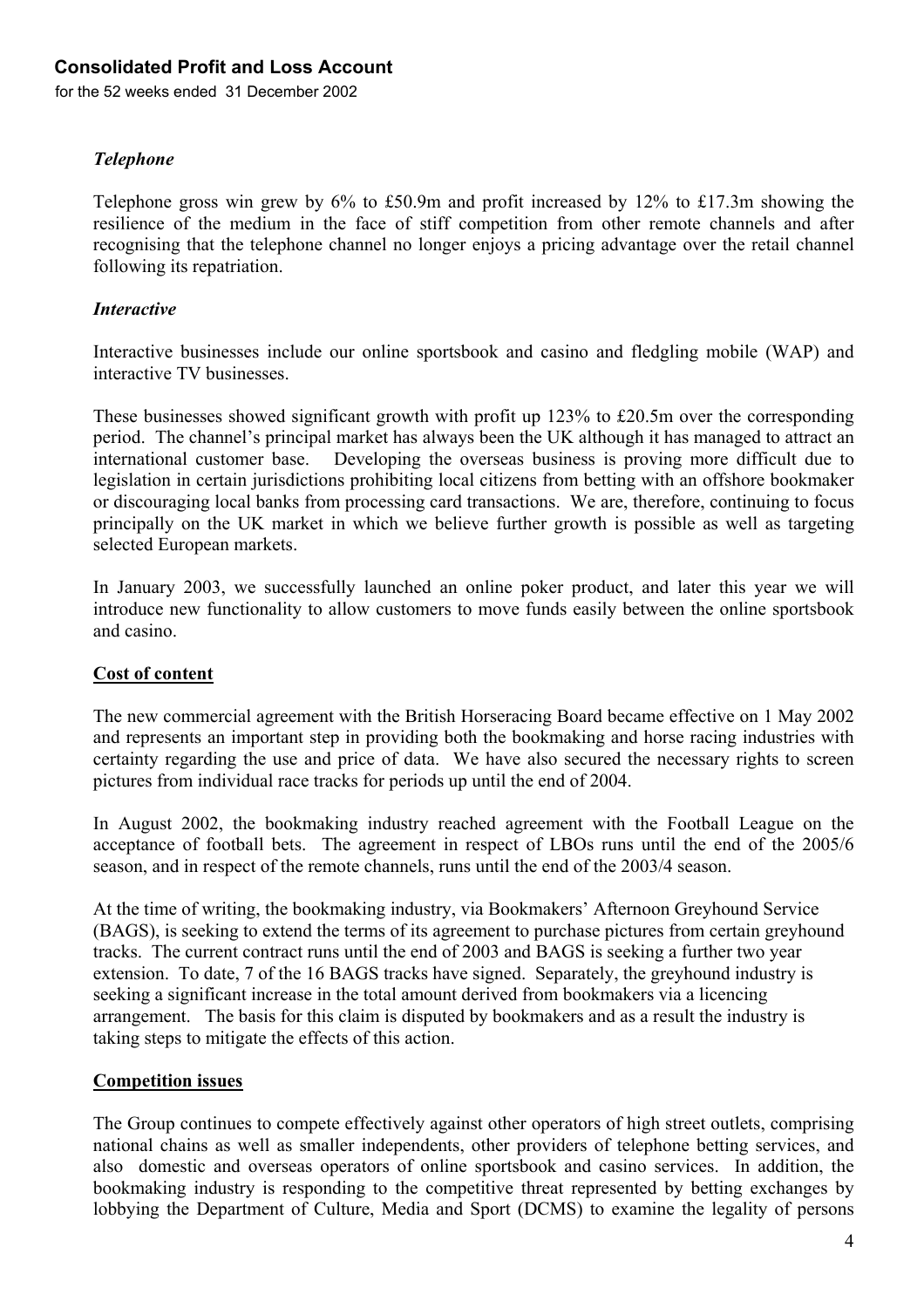for the 52 weeks ended 31 December 2002

laying bets on this platform, by trying to ensure a level playing field with the off course industry as regards the payment of levy and gross profit tax, and by encouraging the National Joint Pitch Council (NJPC) to enforce its rules so as to stop on course bookmakers betting into the exchanges.

In October 2002, the Levy Board adopted a new Levy scheme (effective 1 April 2003) that will require individual layers (bookmakers) on betting exchanges to pay levy on the same basis as traditional bookmakers. We are also hopeful that Customs & Excise, as part of their review of the gross profit tax regime, will follow the levy decision and impose the tax on layers on the exchanges.

### **Business development**

During the period, the Group acquired H&K Commissions (Bookmakers) PLC, an independent chain of 35 shops, which improves our representation in North East London and Essex. In addition, the Group acquired Sunderland Greyhound stadium during the period, and Brough Park greyhound stadium after the period end, to help secure at reasonable cost the supply of betting opportunities on greyhound racing. All three acquired businesses are profitable, established operations.

## **Regulatory development**

DCMS is currently engaged in developing legislation that reflects the recommendations contained in the Budd report published in July 2001 that will result in a de-regulation of gambling markets in the UK. The major opportunity for our industry will be the increased number of gaming machines in shops and introduction of jackpot machines offering £500 maximum prizes. We are lobbying DCMS regarding the content of the proposed legislation and do not expect it to be enacted by Parliament until the second half of 2004 at the earliest.

The Gaming Board, the regulatory body responsible for the gaming industry in the UK, is in the process of seeking a declaration from the High Court to establish whether FOBTs are gaming machines and are therefore unlawful in betting shops under current legislation. The bookmaking industry has received legal advice that supports its view that these terminals offer fixed odds bets but recognises that the issue can only be determined definitively in a court of law and therefore is cooperating with the Gaming Board. The matter is not expected to be heard by the High Court until the early summer.

### **Current trading**

The good performance in the fourth quarter of 2002 has continued into the current financial year with gross win up 20% in the nine weeks ended 4 March 2003 compared to the corresponding period. Factors such as favourable sporting results, the introduction of FOBTs into the retail estate, and the growing popularity of football and numbers betting have all played their part in consolidating the growth in total customer spend.

The coming financial year will be no less demanding than the year just ended but the Group is well positioned to develop its business and take advantage of the very real opportunities that exist in its core market and the broader gambling sector.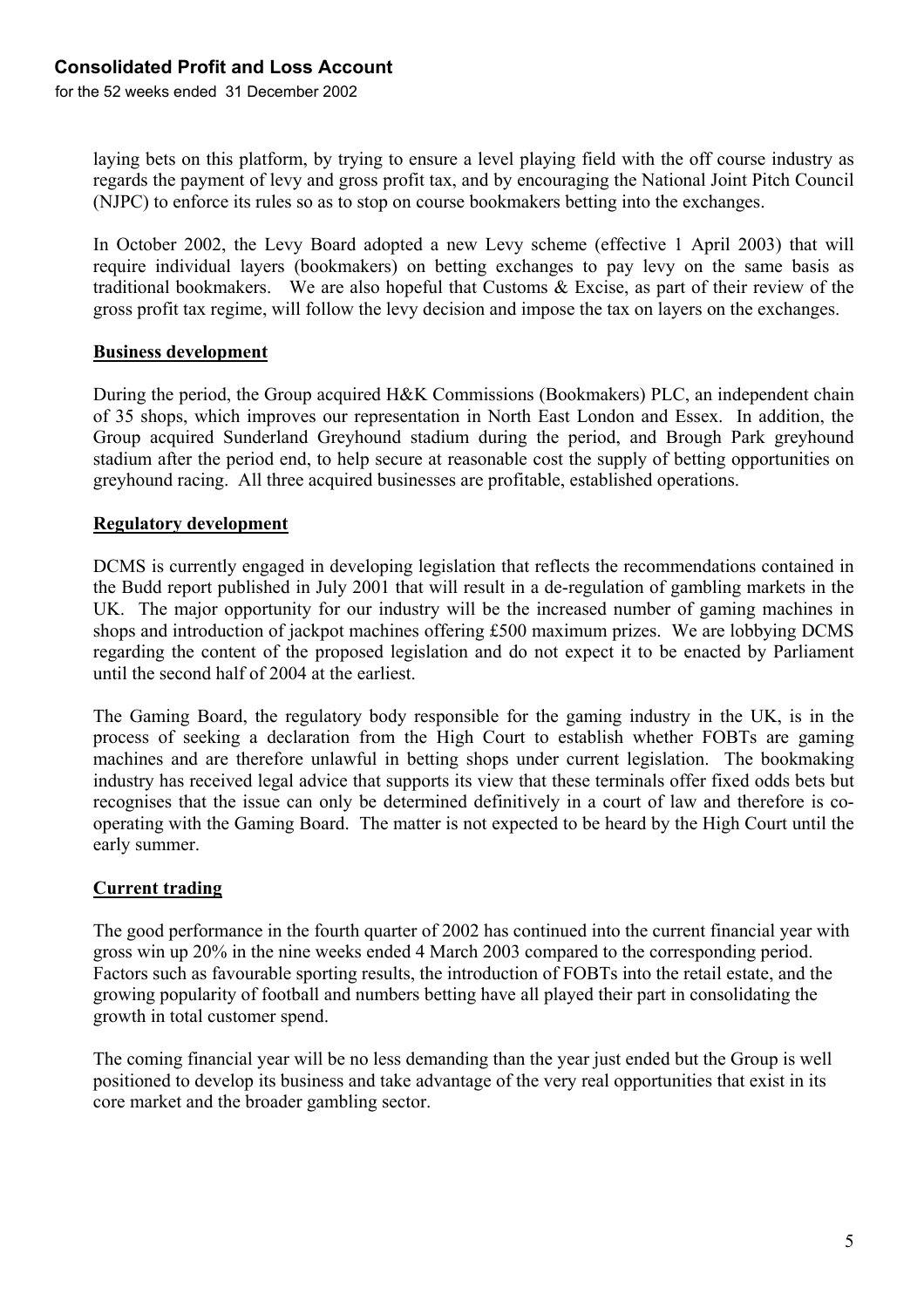# **Consolidated Profit and Loss Account**

for the 52 weeks ended 31 December 2002

|                                              |                |                      |                             | 52 weeks<br>ended<br>31 December<br>2002 | 53 weeks<br>ended<br>1 January<br>2002 |
|----------------------------------------------|----------------|----------------------|-----------------------------|------------------------------------------|----------------------------------------|
|                                              |                | <b>Before</b>        | <b>Exceptional</b><br>items |                                          |                                        |
|                                              |                | exceptional<br>items | (note 2)                    | <b>Total</b>                             |                                        |
|                                              | <b>Notes</b>   | £m                   | £m                          | £m                                       | £m                                     |
| <b>Turnover</b>                              | 1              | 3,365.3              |                             | 3,365.3                                  | 2,452.2                                |
| Cost of sales                                |                | (2,949.3)            |                             | (2,949.3)                                | (2,087.2)                              |
| <b>Gross profit</b>                          | 1              | 416.0                |                             | 416.0                                    | 365.0                                  |
| Net operating expenses                       | $\overline{2}$ | (277.0)              | (20.1)                      | (297.1)                                  | (257.9)                                |
| <b>Operating profit</b>                      | 1              | 139.0                | (20.1)                      | 118.9                                    | 107.1                                  |
| Share of associates operating profit         |                | 2.4                  |                             | 2.4                                      | 4.9                                    |
| Profit on ordinary activities before finance |                |                      |                             |                                          |                                        |
| charges                                      |                | 141.4                | (20.1)                      | 121.3                                    | 112.0                                  |
| Net interest payable                         | 2,3            | (60.6)               | (29.0)                      | (89.6)                                   | (87.7)                                 |
| Other finance income                         |                | 0.7                  |                             | 0.7                                      | 3.0                                    |
| Profit on ordinary activities before tax     |                | 81.5                 | (49.1)                      | 32.4                                     | 27.3                                   |
| Tax on profit on ordinary activities         | 4              | (22.9)               | 11.7                        | (11.2)                                   | (8.9)                                  |
| Profit on ordinary activities after tax      |                | 58.6                 | (37.4)                      | 21.2                                     | 18.4                                   |
| Dividends paid and proposed                  | 5              | (36.3)               |                             | (36.3)                                   |                                        |
| Retained (loss)/profit for the period        | $\overline{7}$ | 22.3                 | (37.4)                      | (15.1)                                   | 18.4                                   |
|                                              |                |                      |                             |                                          |                                        |
| Earnings per share (pence)                   |                |                      |                             |                                          |                                        |
| <b>Basic</b>                                 | 6              | 16.9                 |                             | 6.1                                      | 6.9                                    |
| <b>Diluted</b>                               | 6              | 16.8                 |                             | 6.1                                      | 6.9                                    |

All amounts relate to continuing operations for the current and preceding financial periods.

## **Consolidated Statement of Total Recognised Gains and Losses**

for the 52 weeks ended 31 December 2002

|                                                                      | 52 weeks<br>ended | 53 weeks<br>ended |
|----------------------------------------------------------------------|-------------------|-------------------|
|                                                                      | 31 December       | 1 January         |
|                                                                      | 2002              | 2002              |
|                                                                      | £m                | £m                |
| Profit for the financial period                                      | 21.2              | 18.4              |
| Actuarial loss recognised in the pension scheme                      | (36.6)            | (28.8)            |
| Deferred tax attributable to actuarial loss                          | 11.0              | 8.9               |
| Currency translation differences on foreign currency net investments | 0.1               | (0.1)             |
| Total gains and losses relating to the period                        | (4.3)             | (1.6)             |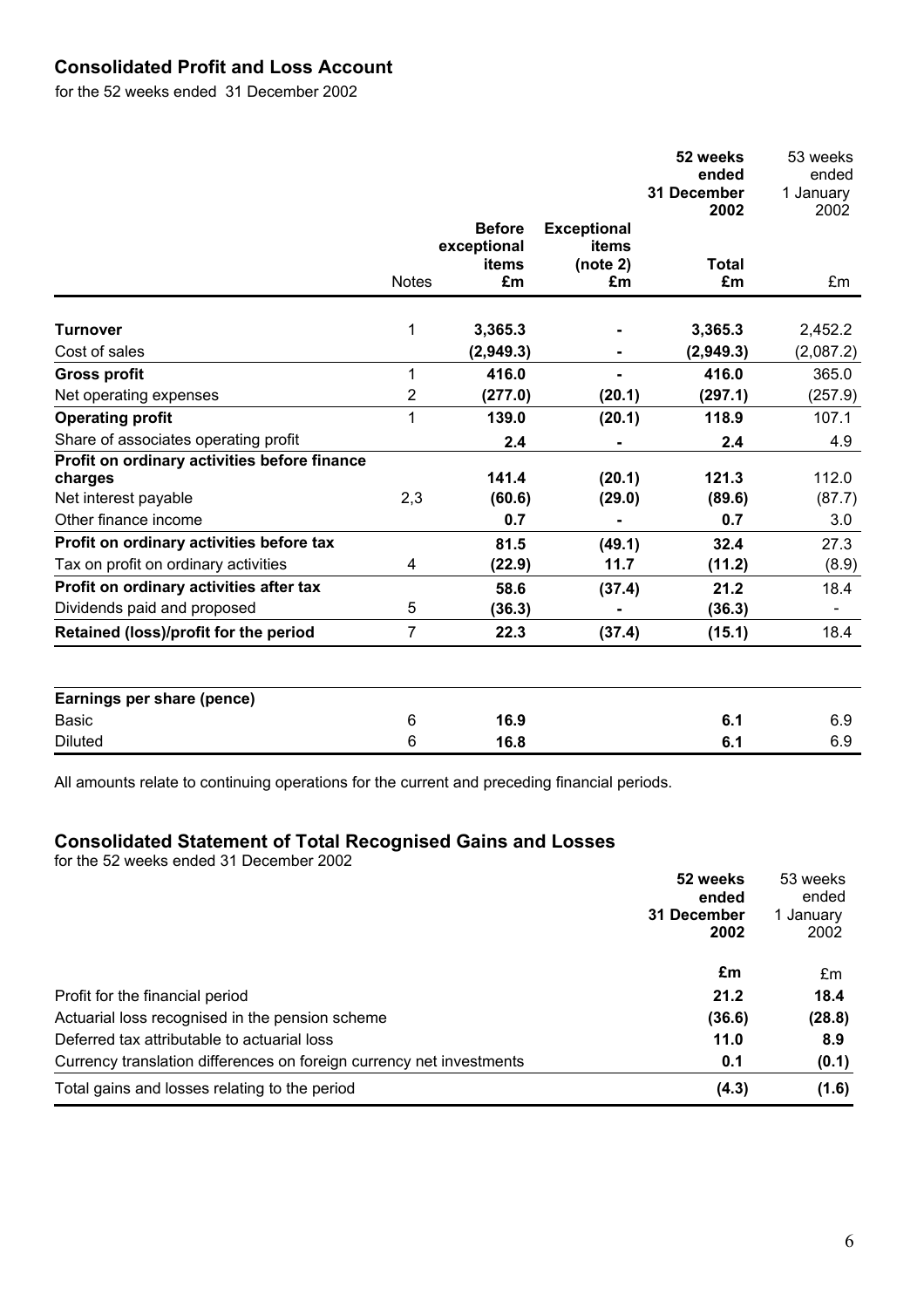# **Consolidated Balance Sheet**

as at 31 December 2002

|                                                         |                | 31 December<br>2002 | 1 January<br>2002 |
|---------------------------------------------------------|----------------|---------------------|-------------------|
|                                                         | <b>Notes</b>   | £m                  | £m                |
| <b>Fixed assets</b>                                     |                |                     |                   |
| Intangible assets                                       |                | 728.9               | 702.8             |
| Tangible assets                                         |                | 99.0                | 90.8              |
| Investments                                             |                | 4.4                 | 10.5              |
|                                                         |                | 832.3               | 804.1             |
| <b>Current assets</b>                                   |                |                     |                   |
| <b>Stocks</b>                                           |                | 0.3                 | 0.3               |
| Debtors: amounts recoverable within one year            |                | 14.1                | 11.0              |
| Debtors: amounts recoverable after one year             |                | 3.0                 | 3.6               |
| Cash at bank and in hand                                |                | 44.6                | 104.8             |
|                                                         |                | 62.0                | 119.7             |
| Creditors: amounts falling due within one year          |                | (145.5)             | (111.1)           |
| Net current (liabilities)/assets                        |                | (83.5)              | 8.6               |
| <b>Total assets less current liabilities</b>            |                | 748.8               | 812.7             |
| Creditors: amounts falling due after more than one year |                | (470.3)             | (851.2)           |
| Share of net liabilities of associate                   |                | (1.2)               |                   |
| Net assets/(liabilities) excluding pension liability    |                | 277.3               | (38.5)            |
| <b>Pension liability</b>                                |                | (28.0)              | (2.2)             |
| Net assets/(liabilities) including pension liability    |                | 249.3               | (40.7)            |
|                                                         |                |                     |                   |
| <b>Capital and reserves</b>                             |                |                     |                   |
| Called-up share capital                                 | 7              | 42.2                | 27.2              |
| Share premium account                                   | 7              | 311.3               |                   |
| Merger reserve                                          | 7              | (26.1)              | (26.1)            |
| Other reserves                                          | $\overline{7}$ | 2.1                 |                   |
| Profit and loss account                                 | 7              | (80.2)              | (41.8)            |
| Shareholders' funds/(deficit)                           | 7              | 249.3               | (40.7)            |
| <b>Equity interests</b>                                 |                | 249.3               | (41.7)            |
| Non-equity interests                                    |                |                     | 1.0               |
|                                                         |                | 249.3               | (40.7)            |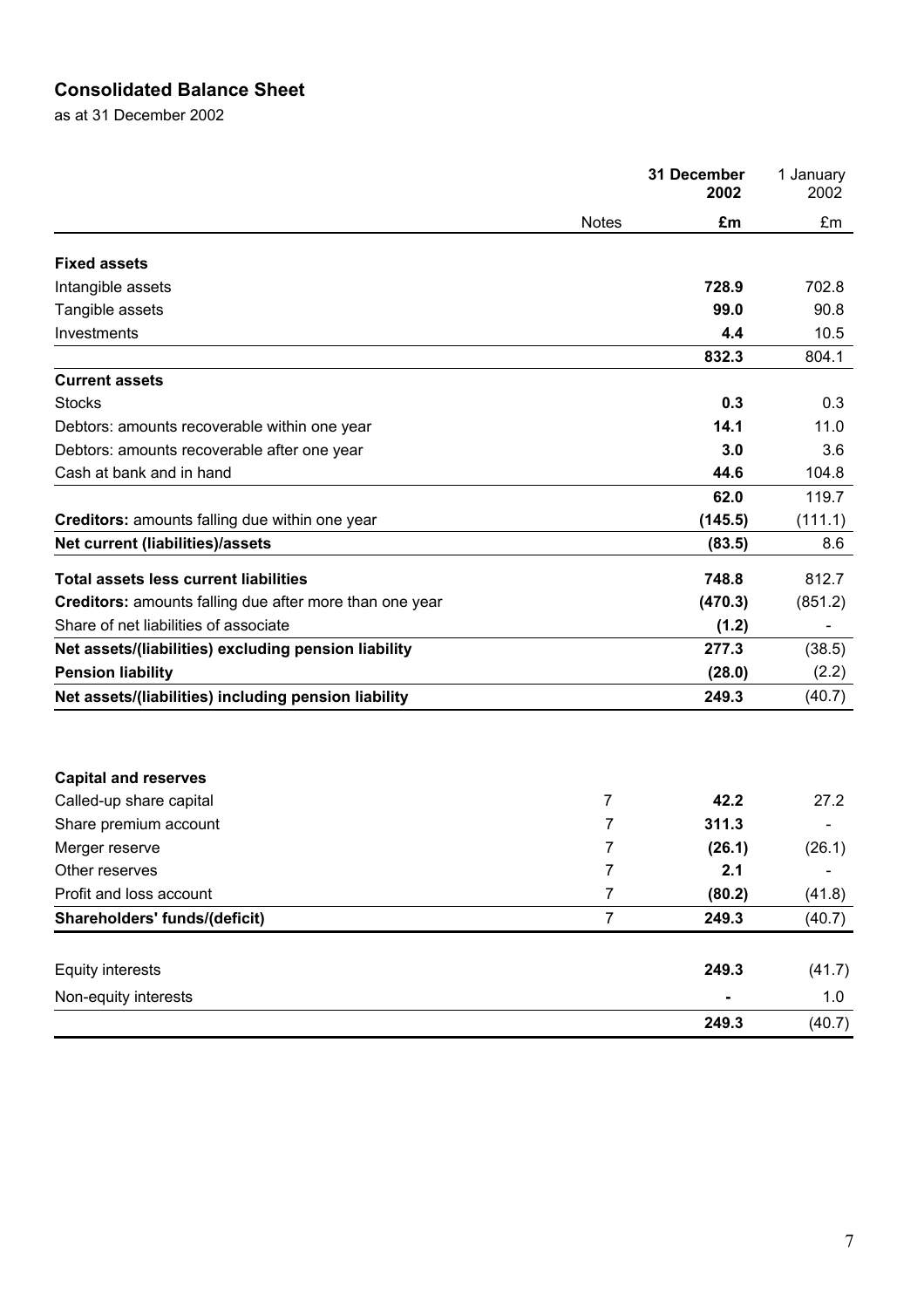# **Consolidated Cash Flow Statement**

for the 52 weeks ended 31 December 2002

|                                                 |              | 52 weeks<br>ended<br>31 December<br>2002 | 53 weeks<br>ended<br>1 January<br>2002 |
|-------------------------------------------------|--------------|------------------------------------------|----------------------------------------|
|                                                 | <b>Notes</b> | £m                                       | £m                                     |
|                                                 |              |                                          |                                        |
| Net cash inflow from operating activities       | 8            | 137.3                                    | 133.2                                  |
| Dividend from associate                         |              | 5.7                                      |                                        |
| Returns on investments and servicing of finance | 9            | (48.4)                                   | (47.1)                                 |
| Taxation                                        |              | (9.5)                                    | (0.7)                                  |
| Capital expenditure and financial investment    | 9            | (20.4)                                   | (28.0)                                 |
| Acquisitions                                    | 9            | (20.8)                                   |                                        |
| Equity dividend paid                            |              | (12.1)                                   |                                        |
| Net cash inflow before financing                |              | 31.8                                     | 57.4                                   |
| Financing                                       | 9            | (92.0)                                   | (37.4)                                 |
| (Decrease)/increase in cash in the period       |              | (60.2)                                   | 20.0                                   |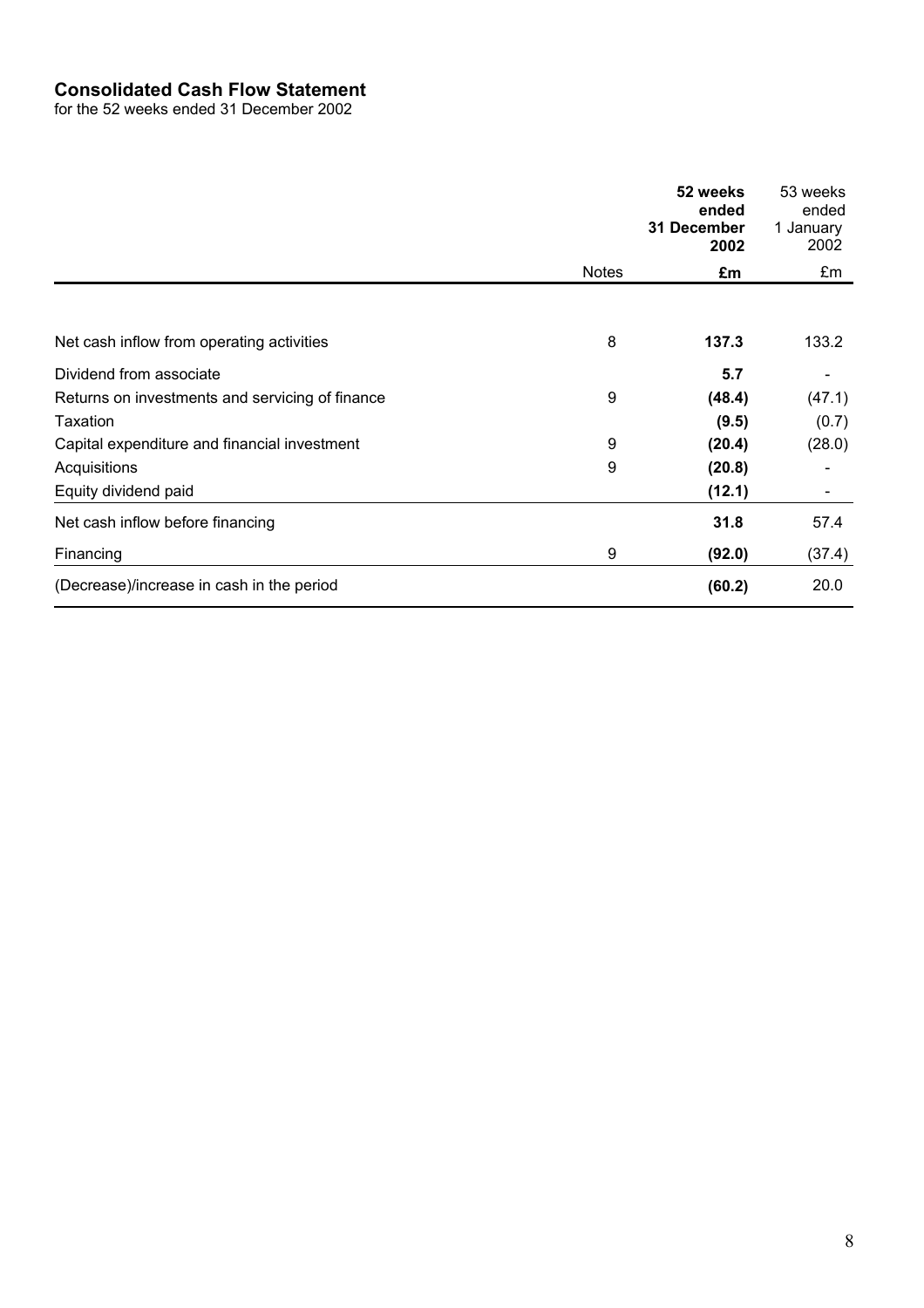for the 52 weeks ended 31 December 2002

#### **1. Segmental information**

The Group's turnover, profits and operating net assets arise primarily from customers in the United Kingdom with an immaterial amount generated from customers outside the United Kingdom and therefore segmental information by geographical location is not presented.

Analysis of net assets by product channel has not been presented as it is not considered practical to perform this allocation. The Group does not produce such information internally or make decisions based on this or similar information.

Segmental information by product channel is shown below:

|                                                          | 52 weeks<br>ended<br>31 December<br>2002 | 53 weeks<br>ended<br>1 January<br>2002 |
|----------------------------------------------------------|------------------------------------------|----------------------------------------|
|                                                          | £m                                       | £m                                     |
| Turnover                                                 |                                          |                                        |
| Retail<br>$\blacksquare$                                 | 2,460.4                                  | 1,721.6                                |
| Telephone<br>$\overline{\phantom{0}}$                    | 489.1                                    | 419.5                                  |
| Interactive<br>$\qquad \qquad \blacksquare$              | 389.3                                    | 273.7                                  |
| Other                                                    | 26.5                                     | 37.4                                   |
|                                                          | 3,365.3                                  | 2,452.2                                |
| Gross win                                                |                                          |                                        |
| Retail<br>$\overline{\phantom{0}}$                       | 418.9                                    | 416.7                                  |
| Telephone<br>$\qquad \qquad \blacksquare$                | 50.9                                     | 48.0                                   |
| Interactive<br>$\qquad \qquad \blacksquare$              | 54.9                                     | 35.4                                   |
| Other                                                    | 3.0                                      | 2.5                                    |
|                                                          | 527.7                                    | 502.6                                  |
| Operating profit                                         |                                          |                                        |
| Retail<br>$\blacksquare$                                 | 111.9                                    | 93.2                                   |
| Telephone<br>$\qquad \qquad \blacksquare$                | 17.3                                     | 15.5                                   |
| Interactive<br>$\qquad \qquad \blacksquare$              | 20.5                                     | 9.2                                    |
| Other<br>$\blacksquare$                                  | 0.8                                      | (0.6)                                  |
| Central costs                                            | (11.5)                                   | (10.2)                                 |
|                                                          | 139.0                                    | 107.1                                  |
| <b>Exceptional costs</b><br>$\qquad \qquad \blacksquare$ | (20.1)                                   |                                        |
|                                                          | 118.9                                    | 107.1                                  |

Retail comprises all activities undertaken in LBOs including AWPs and FOBTs.

Turnover and operating profit amounting to £15.7m and £1.0m, respectively, have been consolidated into these results in respect of acquisitions.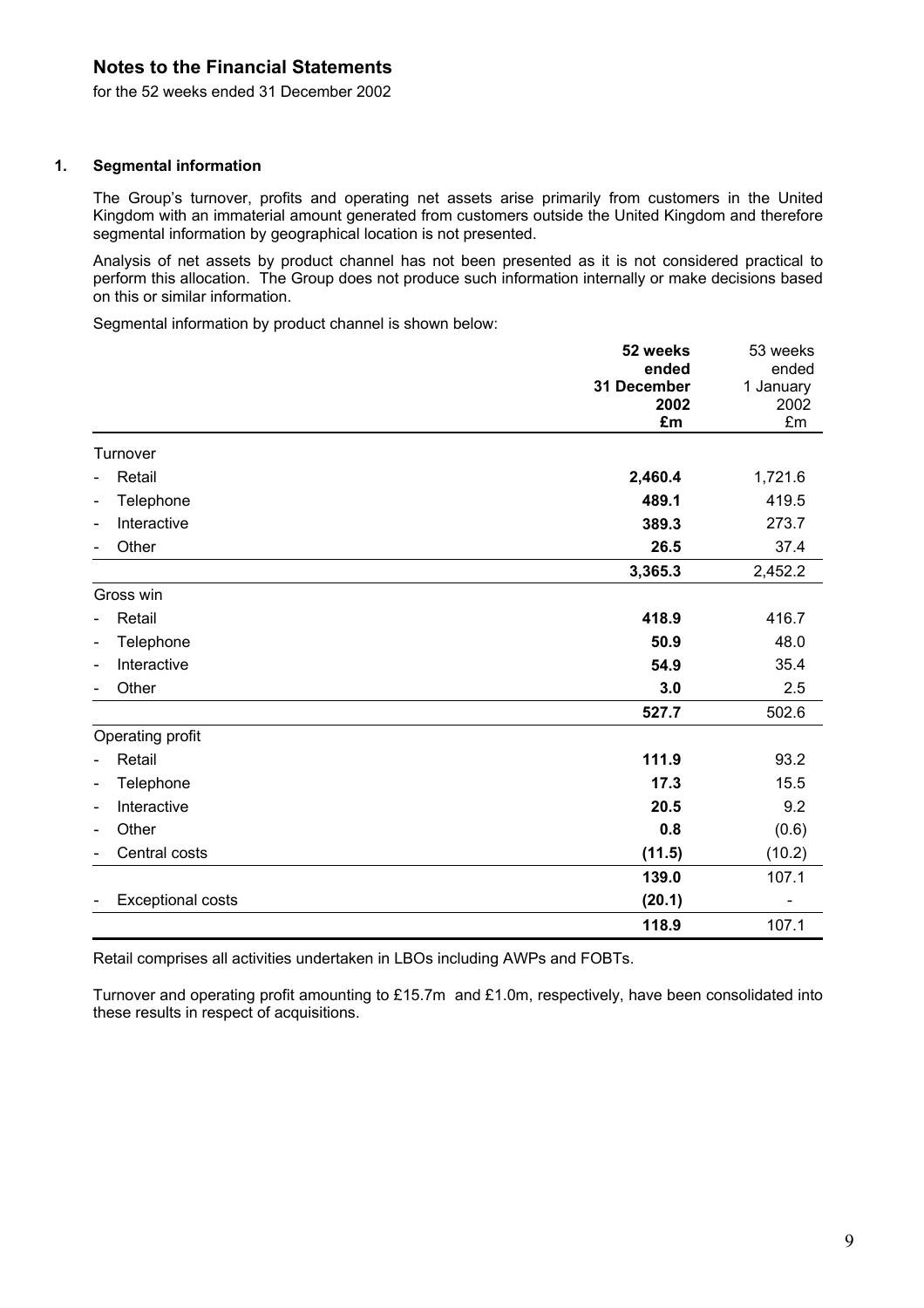for the 52 weeks ended 31 December 2002

#### **1. Segmental information (continued)**

The segmental analysis of gross win set out above is shown before deducting GPT, duty, levy, VAT and other cost of sales to arrive at gross profit. A reconciliation from gross win to gross profit as presented in the profit and loss account is set out below:

|                                              | 52 weeks    | 53 weeks  |
|----------------------------------------------|-------------|-----------|
|                                              | ended       | ended     |
|                                              | 31 December | 1 January |
|                                              | 2002        | 2002      |
|                                              | £m          | £m        |
| Gross win                                    |             | 502.6     |
|                                              | 527.7       |           |
| GPT, duty, levy, VAT and other cost of sales | (111.7)     | (137.6)   |
| Gross profit                                 | 416.0       | 365.0     |

#### **2. Exceptional items**

Exceptional operating costs are as follows:

|                                                         | 52 weeks<br>ended<br>31 December<br>2002<br>£m | 53 weeks<br>ended<br>1 January<br>2002<br>£m |
|---------------------------------------------------------|------------------------------------------------|----------------------------------------------|
| Management and staff bonuses crystallising on flotation | 13.4                                           |                                              |
| Professional fees                                       | 3.0                                            |                                              |
| Advertising, printing and postage                       | 1.7                                            |                                              |
| Other costs                                             | 2.0                                            |                                              |
|                                                         | 20.1                                           |                                              |

All costs were incurred in respect of the flotation of the Company. In addition, further professional fees of £12.7m were charged directly to share premium in connection with the flotation.

Exceptional interest costs are as follows:

|                                                                          | 52 weeks<br>ended<br>31 December<br>2002<br>£m | 53 weeks<br>ended<br>1 January<br>2002<br>£m |
|--------------------------------------------------------------------------|------------------------------------------------|----------------------------------------------|
| High yield bond redemption costs                                         | 14.2                                           |                                              |
| Unamortised finance fees written off on high yield bond                  |                                                |                                              |
| redemption<br>Unamortised finance fees written off on refinancing of     | 4.7                                            |                                              |
| bank facilities<br>Unamortised finance fees written off on redemption of | 3.7                                            |                                              |
| unsecured loan notes 2009                                                | 6.3                                            |                                              |
| Other costs                                                              | 0.1                                            |                                              |
|                                                                          | 29.0                                           |                                              |

Exceptional interest costs were incurred in relation to the restructuring of the Group's finances, which was undertaken as part of the flotation process. This encompassed the redemption of 95% of the high yield bonds, the redemption of all of the unsecured loan notes 2009 and the negotiation of new bank facilities.

A tax credit of £11.7m has been recognised in respect of the operating costs and interest costs. This represents the reduction in corporation tax payable arising from the deductions which the Group expects to be able to make in respect of these exceptional items.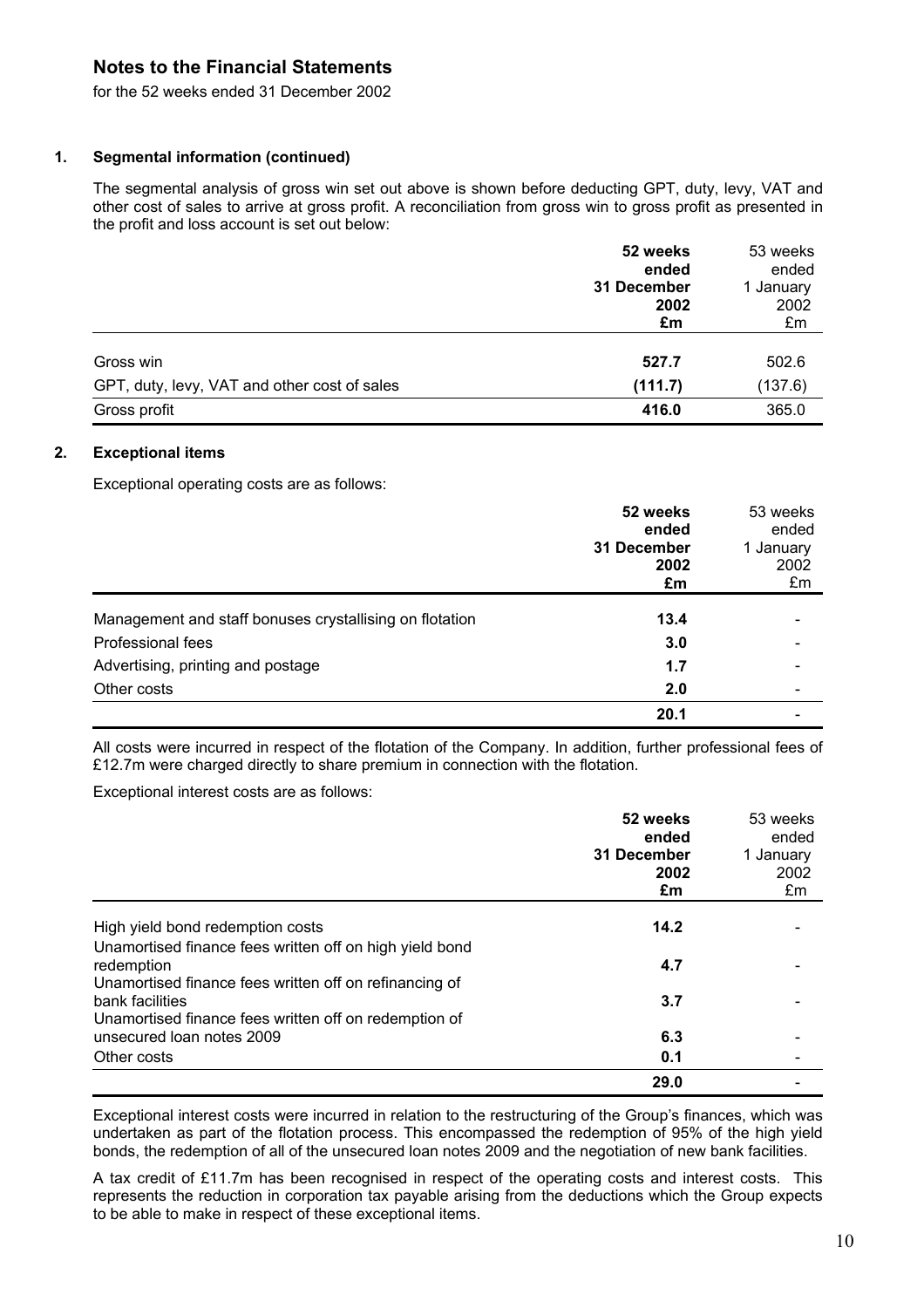for the 52 weeks ended 31 December 2002

## **3. Net interest payable and similar charges**

|                                                  | 52 weeks                           | 53 weeks<br>ended<br>1 January<br>2002<br>£m |
|--------------------------------------------------|------------------------------------|----------------------------------------------|
|                                                  | ended<br>31 December<br>2002<br>£m |                                              |
| Interest receivable:                             |                                    |                                              |
| Interest receivable                              | 2.7                                | 4.6                                          |
| Share of associate's net interest receivable     | 0.2                                | 0.1                                          |
| Interest payable and similar charges:            |                                    |                                              |
| Interest on bank loans and overdrafts            | (26.2)                             | (23.1)                                       |
| Interest on guaranteed unsecured loan notes 2005 | (0.1)                              |                                              |
| Interest on high yield bonds                     | (7.9)                              | (16.2)                                       |
| Interest on unsecured loan notes 2009            | (27.1)                             | (50.5)                                       |
| Amortisation of finance costs                    | (2.2)                              | (2.6)                                        |
|                                                  | (60.6)                             | (87.7)                                       |
| <b>Exceptional interest (note 2)</b>             | (29.0)                             |                                              |
|                                                  | (89.6)                             | (87.7)                                       |

## **4. Tax on profit on ordinary activities**

The tax charge comprises:

|                                                               | 52 weeks<br>ended<br>31 December<br>2002 | 53 weeks<br>ended<br>1 January<br>2002 |
|---------------------------------------------------------------|------------------------------------------|----------------------------------------|
|                                                               | £m                                       | £m                                     |
| UK corporation tax at 30%                                     | 11.9                                     | 6.4                                    |
| Consortium relief receivable – prior periods                  | (1.5)                                    | (0.4)                                  |
| Overseas tax                                                  |                                          | 0.1                                    |
| Share of associated undertaking tax charge                    | 0.5                                      | 1.5                                    |
| Total current tax charge                                      | 10.9                                     | 7.6                                    |
| Deferred tax – origination and reversal of timing differences | 0.3                                      | 1.3                                    |
| Total tax on profit on ordinary activities                    | 11.2                                     | 8.9                                    |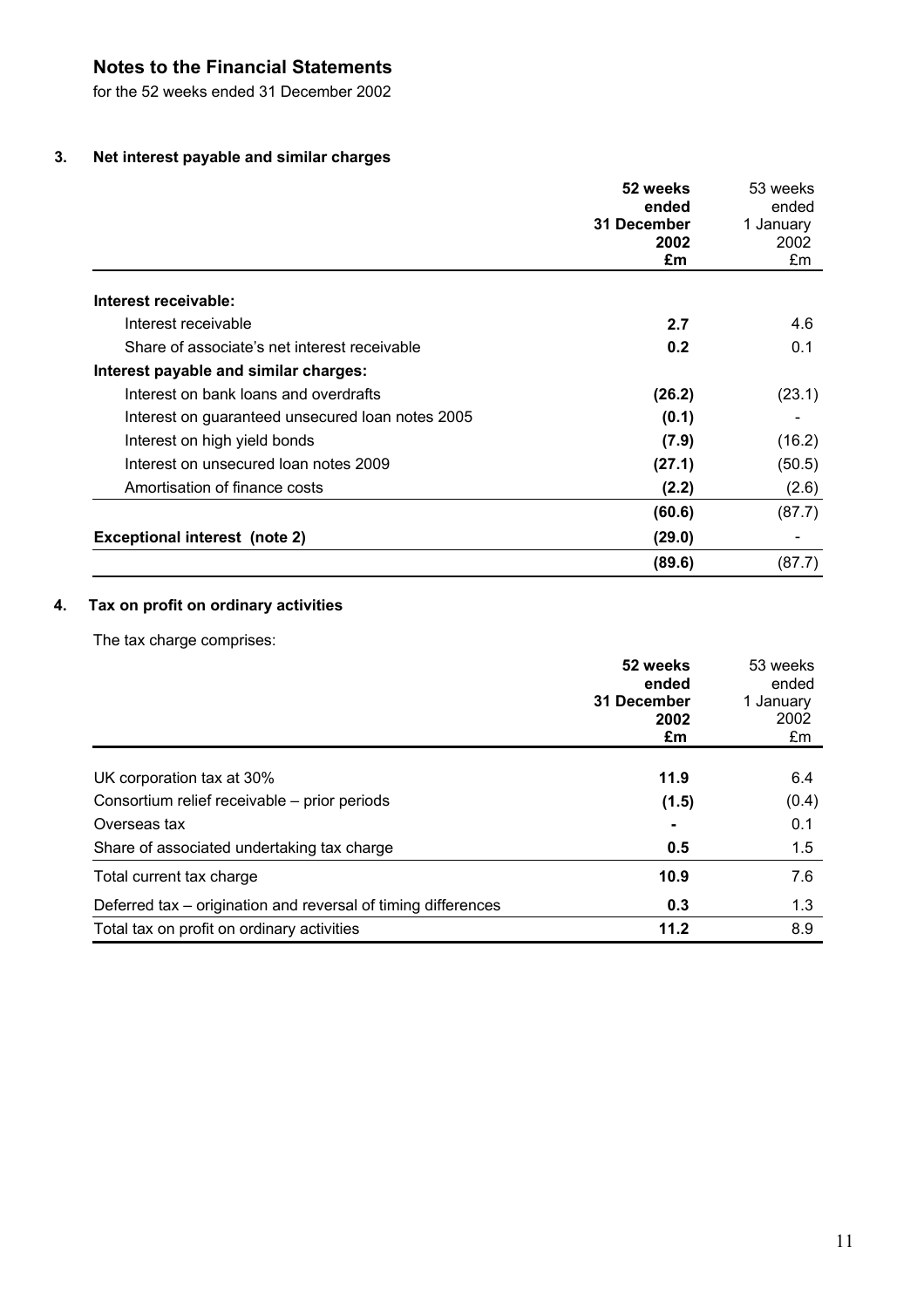for the 52 weeks ended 31 December 2002

#### **5. Dividends paid and proposed**

|                                                                                                             | 52 weeks<br>ended<br>31 December<br>2002<br>£m | 53 weeks<br>ended<br>1 January<br>2002<br>£m |
|-------------------------------------------------------------------------------------------------------------|------------------------------------------------|----------------------------------------------|
| Equity shares                                                                                               |                                                |                                              |
| - interim paid of 2.9p paid on 4 December 2002 (53 weeks ended 1                                            |                                                |                                              |
| January 2002 - nil) per ordinary share                                                                      | 12.1                                           |                                              |
| - final proposed of 5.8p payable on 5 June 2003 (53 weeks ended 1<br>January 2002 - nil) per ordinary share | 24.2                                           |                                              |
|                                                                                                             | 36.3                                           |                                              |
|                                                                                                             |                                                |                                              |

Under an agreement signed in November 2002, The William Hill Holdings 2001 Employee Benefit Trust, which holds 4.4m ordinary shares representing 1% of the Company's called-up ordinary share capital, has agreed to waive all dividends due to it.

#### **6. Earnings per share**

The basic and diluted earnings per share are calculated based on the following data:

|                                                                    | 52 weeks<br>ended   | 53 weeks<br>ended |
|--------------------------------------------------------------------|---------------------|-------------------|
|                                                                    | 31 December<br>2002 | 1 January<br>2002 |
|                                                                    | £m                  | £m                |
| Profit after tax for the financial period                          | 21.2                | 18.4              |
| <b>Exceptional items</b>                                           | 37.4                |                   |
| Profit after tax for the financial period before exceptional items | 58.6                | 18.4              |
|                                                                    | Number (m)          | Number (m)        |
| Basic weighted average number of shares                            | 347.6               | 267.9             |
| Diluted potential ordinary shares:                                 |                     |                   |
| Employee share awards and options                                  | 1.7                 |                   |
| Diluted weighted average number of shares                          | 349.3               | 267.9             |

The basic weighted average number of shares excludes shares held by The William Hill Holdings 2001 Employee Benefit Trust, as required by FRS 14 "Earnings per share". The effect of this is to reduce the average number of shares in the 52 weeks ended 31 December 2002 by 5.4m (53 weeks ended 1 January 2002 – 2.8m).

An adjusted earnings per share based on profit for the financial period before exceptional items has been presented in order to highlight the underlying performance of the Group.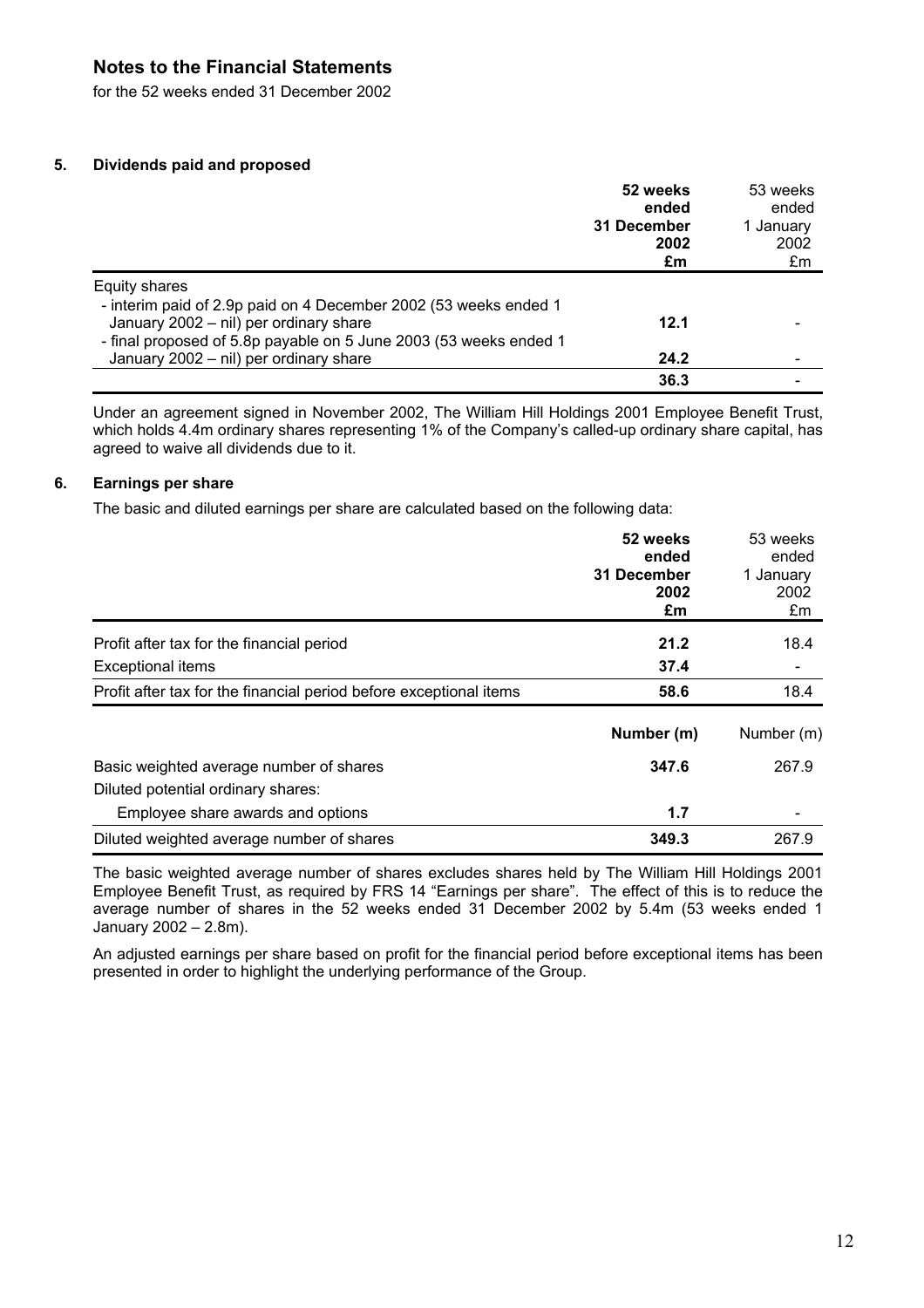for the 52 weeks ended 31 December 2002

### **7. Reserves**

|                                                                                  | <b>Share</b>                  |                          |                                |                                | <b>Profit</b>             |             |  |
|----------------------------------------------------------------------------------|-------------------------------|--------------------------|--------------------------------|--------------------------------|---------------------------|-------------|--|
|                                                                                  | <b>Share</b><br>capital<br>£m | premium<br>account<br>£m | <b>Merger</b><br>reserve<br>£m | <b>Other</b><br>reserves<br>£m | and loss<br>account<br>£m | Total<br>£m |  |
| <b>Group</b>                                                                     |                               |                          |                                |                                |                           |             |  |
| At 2 January 2002                                                                | 27.2                          |                          | (26.1)                         |                                | (41.8)                    | (40.7)      |  |
| Shares issued<br>Redemption of preference                                        | 15.1                          | 324.9                    |                                |                                |                           | 340.0       |  |
| shares                                                                           | (0.1)                         | (0.9)                    |                                |                                |                           | (1.0)       |  |
| Share issue costs                                                                | $\overline{\phantom{0}}$      | (12.7)                   | $\overline{\phantom{a}}$       |                                |                           | (12.7)      |  |
| Shares to be issued<br>Surplus on sale of shares<br>realised by Employee Benefit |                               |                          |                                | 2.1                            |                           | 2.1         |  |
| Trust<br>Retained loss for the financial                                         |                               |                          |                                |                                | 2.2                       | 2.2         |  |
| period<br>Actuarial loss recognised in                                           |                               |                          |                                |                                | (15.1)                    | (15.1)      |  |
| the pension scheme                                                               |                               |                          |                                |                                | (36.6)                    | (36.6)      |  |
| Deferred tax arising thereon<br>Currency translation<br>differences on foreign   |                               |                          |                                |                                | 11.0                      | 11.0        |  |
| currency net investments                                                         |                               |                          |                                |                                | 0.1                       | 0.1         |  |
| At 31 December 2002                                                              | 42.2                          | 311.3                    | (26.1)                         | 2.1                            | (80.2)                    | 249.3       |  |

## **8. Reconciliation of operating profit to net cash inflow from operating activities**

|                                                      | 52 weeks ended 53 weeks ended<br>31 December<br>2002<br>£m | 1 January<br>2002<br>£m  |
|------------------------------------------------------|------------------------------------------------------------|--------------------------|
| Operating profit after exceptional items             | 118.9                                                      | 107.1                    |
| Depreciation                                         | 16.7                                                       | 16.6                     |
| Profit on sale of fixed assets                       | (0.1)                                                      | (0.8)                    |
| Amortisation of Executive Directors' Incentive Plan  | 0.7                                                        |                          |
| (Increase)/decrease in debtors                       | (2.6)                                                      | 2.6                      |
| Increase in creditors                                | 0.8                                                        | 3.4                      |
| Cost of shares to be issued                          | 2.1                                                        | $\overline{\phantom{a}}$ |
| Defined benefit pension cost less cash contributions | 0.8                                                        | 4.3                      |
| Net cash inflow from operating activities            | 137.3                                                      | 133.2                    |